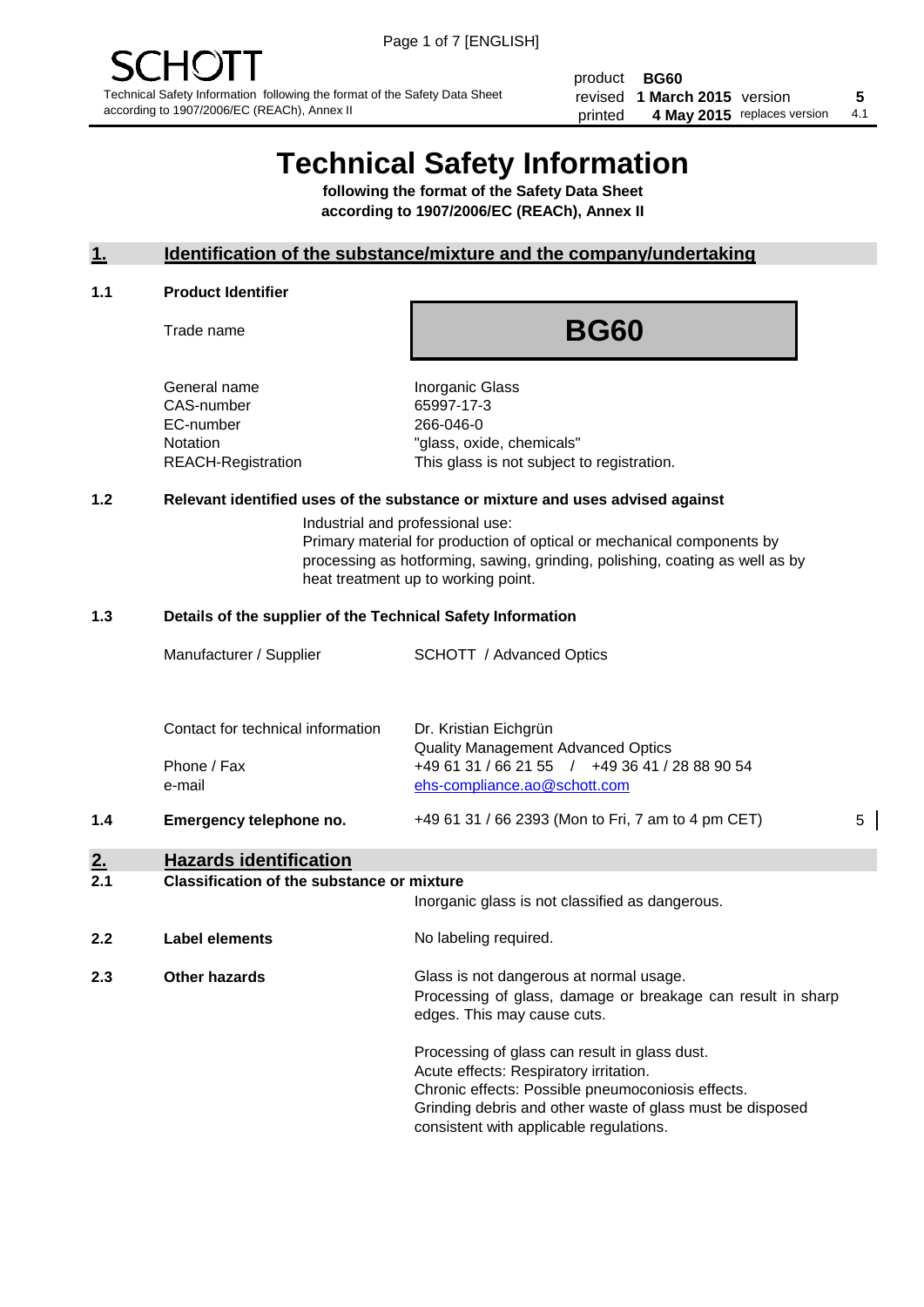### **3. Composition/information on ingredients**

#### **3.1 Substances**

As the substance glass is not included in the candidate list of substances of very high concern, currently there are no information duties according to article 33 of REACH. However for the production of glass we may use substances, which are on the candidate list and had been included in Annex XIV of the REACH regulation or could be included in future . These powdery substances are not present as such in the final glass; they are fully integrated into the glass matrix through the melting process. Thus they loose their original characteristics. The main components are listed as additional information in chapter 16. For more information please refer to ehs-compliance.ao@schott.com.

#### **3.2 Mixtures**

Glass is classified as substance acc. to regulation (EC) No 987/2008 (amending of Reach-Reg.).

#### **4. First aid measures**

#### **4.1 Description of first aid measures**

| <b>General information</b> | Glass is no hazardous substance. The following information<br>refer to glass dust and glass splinter which may result from<br>processing or breakage. |
|----------------------------|-------------------------------------------------------------------------------------------------------------------------------------------------------|
| <b>After inhalation</b>    | Supply fresh air; consult doctor in case of complaints                                                                                                |
| After skin contact         | Normally not dangerous.                                                                                                                               |
|                            | Consult doctor in case of complaints.                                                                                                                 |
| After eye contact          | Rinse under running water.                                                                                                                            |
|                            | Consult doctor in case of complaints.                                                                                                                 |
| <b>After swallowing</b>    | Consult doctor                                                                                                                                        |

#### **4.2 Most important symptoms and effects, both acute and delayed**

none known

**4.3 Indication of immediate medical attention and special treatment needed** 

|     |                                                                     | none                           |
|-----|---------------------------------------------------------------------|--------------------------------|
| 5.  | <b>Fire fighting measures</b>                                       |                                |
| 5.1 | <b>Extinguishing media</b>                                          | no requirements                |
| 5.2 | Special hazards arising from the substance or mixture               | none. Glass is noncombustible. |
| 5.3 | <b>Advice for firefighters</b>                                      | none                           |
| 6.  | <b>Accidental release measures</b>                                  |                                |
| 6.1 | Personal precautions, protective equipment and emergency procedures |                                |
|     |                                                                     | none                           |
| 6.2 | <b>Environmental Precautions</b>                                    | none                           |
| 6.3 | Methods and material for containment and cleaning up                | none                           |
| 6.4 | Reference to other sections                                         | none                           |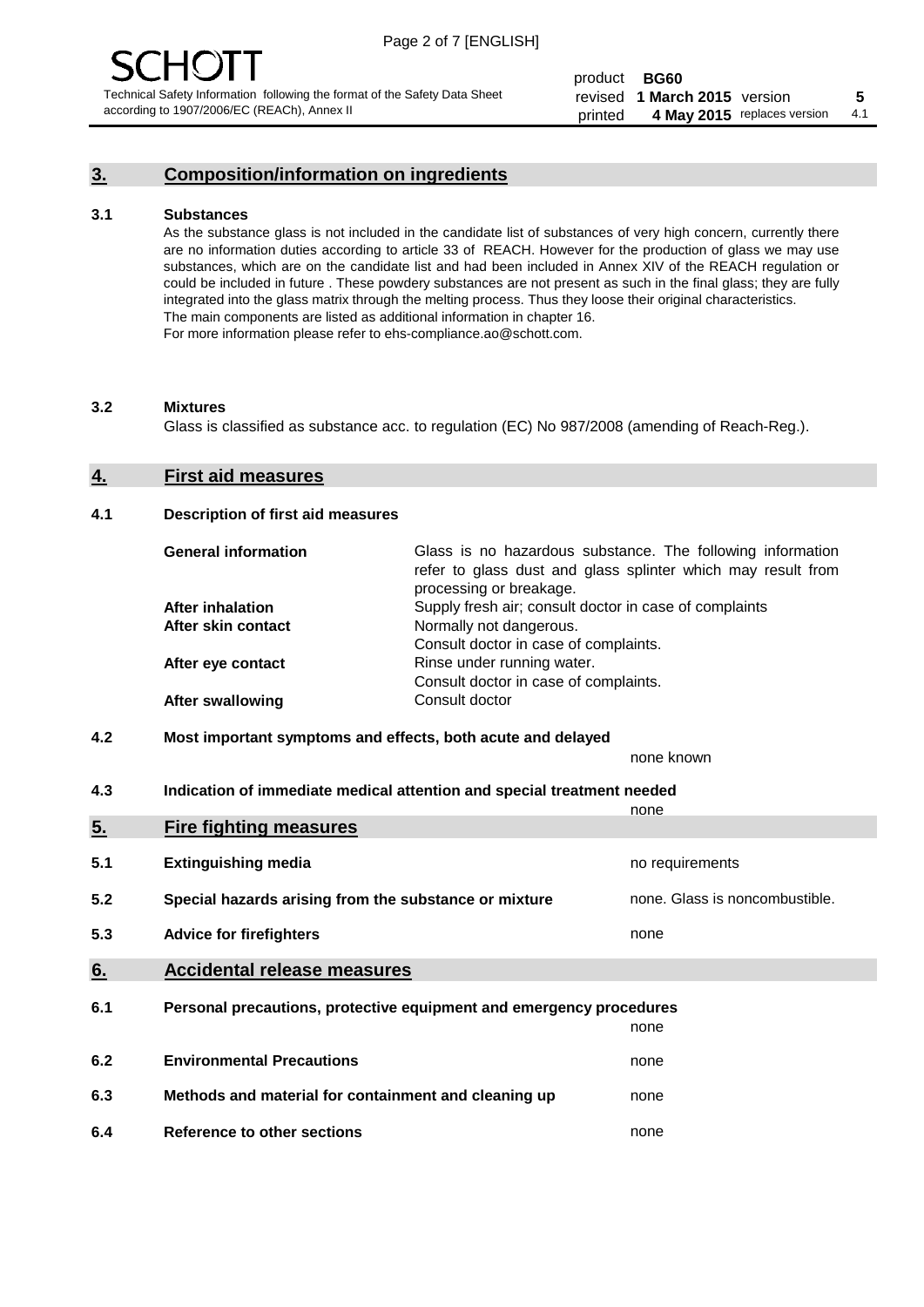

| <u>7.</u><br>7.1                                                                                                                                                                                                                                                                                                                                                                                                                      | <b>Handling and storage</b>                                                                    |                                                                                                                                                                                                                                                                                                                                                          |
|---------------------------------------------------------------------------------------------------------------------------------------------------------------------------------------------------------------------------------------------------------------------------------------------------------------------------------------------------------------------------------------------------------------------------------------|------------------------------------------------------------------------------------------------|----------------------------------------------------------------------------------------------------------------------------------------------------------------------------------------------------------------------------------------------------------------------------------------------------------------------------------------------------------|
|                                                                                                                                                                                                                                                                                                                                                                                                                                       | <b>Precautions for safe handling</b>                                                           | Avoid breakage because of injury risk by sharp edges.                                                                                                                                                                                                                                                                                                    |
| 7.2                                                                                                                                                                                                                                                                                                                                                                                                                                   |                                                                                                | Conditions for safe storage, including any incompatibilities<br>Store in dry environment. Avoid excessive humidity.                                                                                                                                                                                                                                      |
| 7.3                                                                                                                                                                                                                                                                                                                                                                                                                                   | Specific end use(s)                                                                            | see section 1.2                                                                                                                                                                                                                                                                                                                                          |
| <u>8.</u>                                                                                                                                                                                                                                                                                                                                                                                                                             | <b>Exposure controls / personal protection</b>                                                 |                                                                                                                                                                                                                                                                                                                                                          |
| 8.1                                                                                                                                                                                                                                                                                                                                                                                                                                   | <b>Control parameters</b><br>Regulation<br>Value<br>0,3 mg / $m3$<br>peak limit<br>teratogenic | In case of dust formation, declaration for FUSED SILICA, CAS-No: 60676-86-0<br>TRGS 900 - GERMAN OCCUPATIONAL EXPOSURE LIMIT VALUES (01/2006)<br>(EXPOSURE LIMIT VALUE) with reference to the respirable fraction.<br>no information<br>There is no reason to fear a risk of damage to the developing embryo<br>or foetus when limit value is adhered to |
| 8.2<br><b>Exposure controls</b><br>Technical measures and appropriate work processes have higher priority than personal<br>protective equipment. Provide adequate ventilation by local exhaust ventilation or ventilation<br>in general.<br>Adequate assessment tools for verification of effectivity of the protective measures includes<br>methods of measurements as described in "Technischen Regeln for Gefahrstoffe (TRGS) 402. |                                                                                                |                                                                                                                                                                                                                                                                                                                                                          |
|                                                                                                                                                                                                                                                                                                                                                                                                                                       | <b>Respiratory Protection</b>                                                                  | Technical<br>measure: wet grinding/processing, avoid dust<br>formation.<br>If glass dust or particulates are above the national exposure<br>limits use a national approved respirator for dust and fibers.                                                                                                                                               |
|                                                                                                                                                                                                                                                                                                                                                                                                                                       | <b>Hand Protection</b>                                                                         | Use protective gloves and safety wristbands for protection<br>against cut injuries.                                                                                                                                                                                                                                                                      |
|                                                                                                                                                                                                                                                                                                                                                                                                                                       | Eye Protection                                                                                 | Use industrial safety glasses that meet national standards.                                                                                                                                                                                                                                                                                              |
|                                                                                                                                                                                                                                                                                                                                                                                                                                       | <b>Personnel Protection</b>                                                                    | Use safety skirting for protection from sharp edges.<br>Wear safety shoes.                                                                                                                                                                                                                                                                               |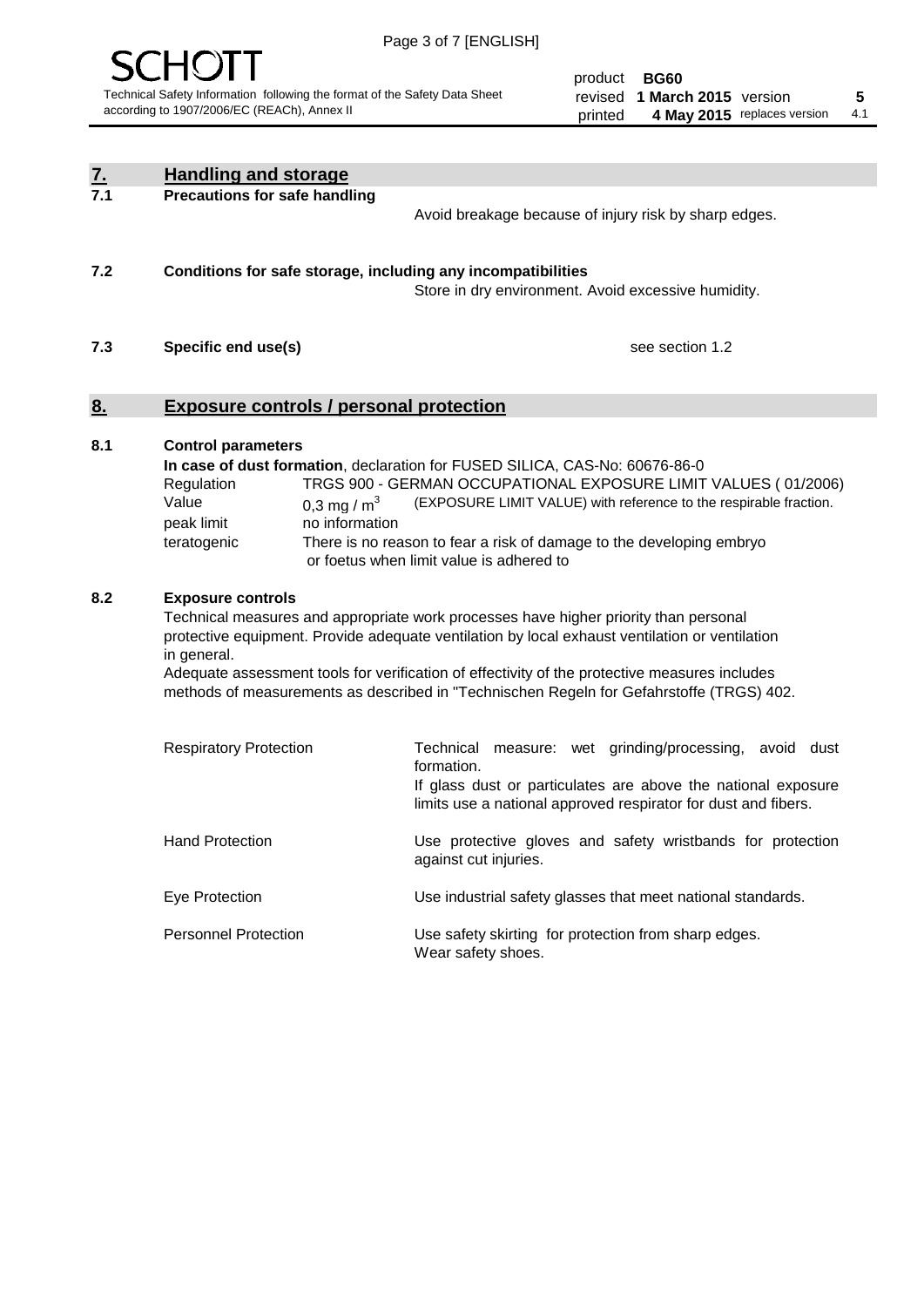#### **9. Physical and chemical properties**

#### **9.1 Information on basic physical and chemical properties**

|     | Appearance                            |                                                    |
|-----|---------------------------------------|----------------------------------------------------|
|     | <b>Physical state</b>                 | solid                                              |
|     | <b>Colour</b>                         | transparent or coloured                            |
|     | <b>Odour</b>                          | odourless                                          |
|     | pH-value                              | not applicable                                     |
|     | Boilling point/boilling range         | not applicable                                     |
|     | Melting point/melting range           | 411 °C                                             |
|     |                                       | Transformation temperature according to ISO 7884-8 |
|     | <b>Flashpoint</b>                     | not combustible                                    |
|     | <b>Combustibility</b>                 | not combustible                                    |
|     | Ignition temperature                  | none                                               |
|     | <b>Auto flammability</b>              | none                                               |
|     | Danger of explosion                   | none                                               |
|     | <b>Explosive limits upper / lower</b> | none                                               |
|     | <b>Oxidizing characteristics</b>      | none                                               |
|     | Vapour pressure                       | not applicable                                     |
|     | Density (20 °C)                       | $2,83$ g/ccm                                       |
|     | <b>Water solubility</b>               | not applicable                                     |
|     | <b>Fat solubility</b>                 | not applicable                                     |
|     | n-octanol-water partition coefficient | not applicable                                     |
|     | <b>Other information</b>              | none                                               |
| 9.2 | <b>Other information</b>              | none                                               |

#### **10. Stability and Reactivity**

#### **10.1 Reactivity**

Glass is a stable material. Glass is inert to many chemicals, but may react to hot, strong alkaline solutions and with hydrofluoric, fluorosilicic and phosphoric acids. When heated to temperatures above the melting point, metal oxide fumes may be emitted.

Glass is an amorphous, inorganic, usually transparent or translucent substance consisting of a mixture of silicates or sometimes borates or phosphates as glass formers. With additions of modifiers a melt is produced at high temperatures, that cools to a solid state without crystallization.

#### **10.2 Chemical stability**

Glass is stable at normal environmental conditions.

**10.3 Possibility of hazardous reactions** 

No hazardous reactions at intended use.

| 10.4 | <b>Conditions to avoid</b>              | see section 10.1 |
|------|-----------------------------------------|------------------|
| 10.5 | Incompatible materials                  | see section 10.1 |
| 10.6 | <b>Hazardous decomposition products</b> | see section 10.1 |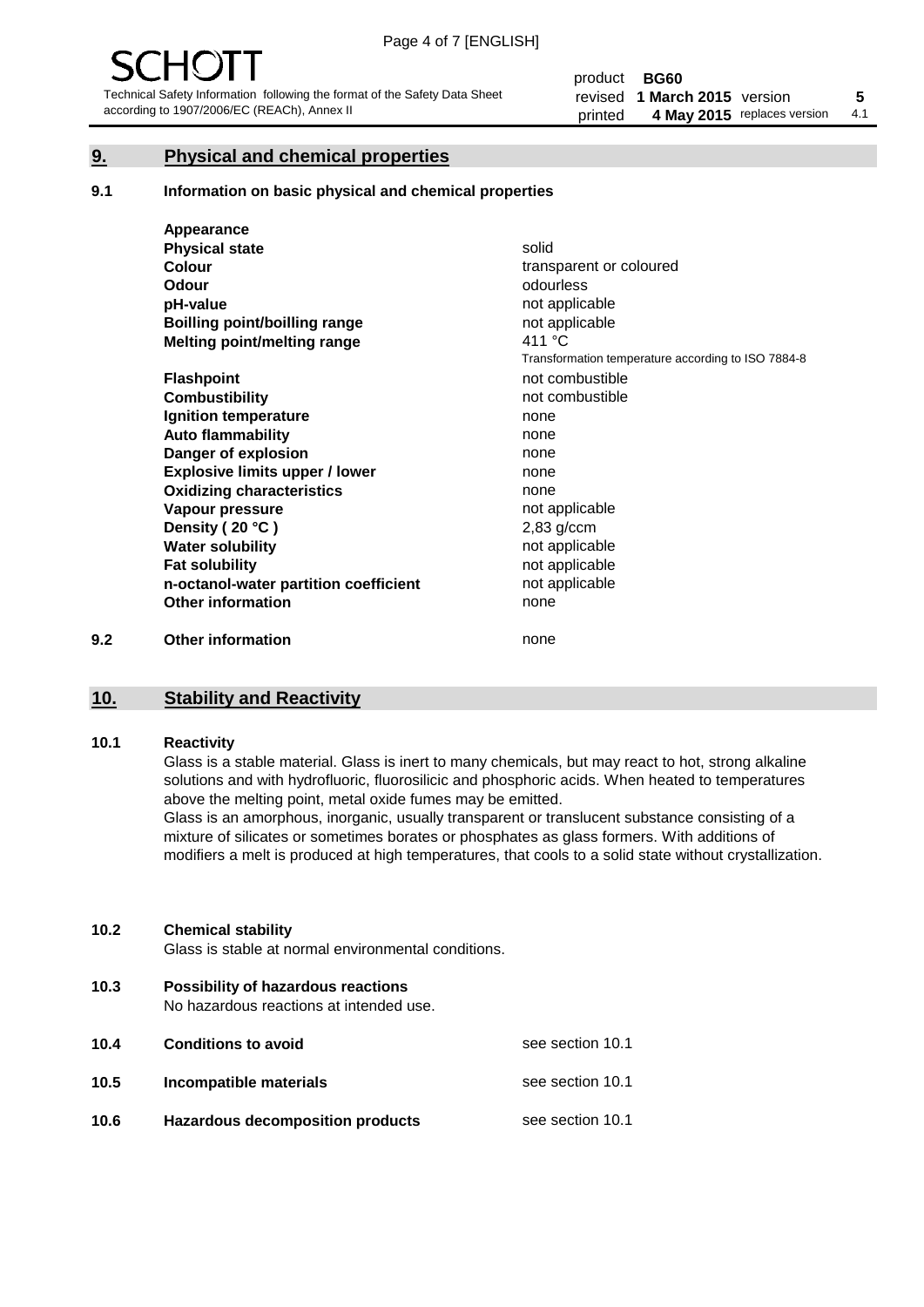

#### **11. Toxicological information**

**11.1 Information on toxicological effects** Toxicological data are not available.

### **12. Ecological information**

- **12.1 Toxicity**
- **12.2 Persistence and degradability**
- **12.3 Bioaccumulative potential**
- **12.4 Mobility in soil**
- **12.5 Results of PBT and vPvB assessment**
- **12.6 Other adverse effects**

#### **13. Disposal considerations**

**13.1 Waste treatment methods**

Disposal according to local regulations

unknown unknown unknown unknown

unknown unknown

| <u>14.</u> | <b>Transport information</b>                                            |                     |
|------------|-------------------------------------------------------------------------|---------------------|
| 14.1       | <b>UN Number</b>                                                        | no requirements     |
| 14.2       | <b>UN Proper Shipping Name</b>                                          | no requirements     |
| 14.3       | <b>Transport hazard class(es)</b>                                       | no requirements     |
| 14.4       | Packing group                                                           | no requirements     |
| 14.5       | <b>Environmental hazards</b>                                            | no requirements     |
| 14.6       | Special precautions for user                                            | see sections 6 to 8 |
| 14.7       | Transport in bulk according to Annex II of MARPOL73/78 and the IBC Code |                     |
|            |                                                                         | no requirements     |

#### **15. Regulatory information**

#### **15.1 Safety, health and environmental regulations/legislation specific for the substance or mixture**

**REACH** Under REACH glass is classified as a "Substance". According to Appendix V Number 11 of the REACh regulation glass is exempted from registration if specified conditions are met. SCHOTT AG, Advanced Optics has examined this conditions for its products. This glass is not subject to registration.

**RoHS** This glass does not contain - according to our knowledge - materials in concentrations, whose placing on the market is forbidden in accordance to the current requirements of the European Directive 2011/65/EU.

#### **United Nations Globally Harmonized System (UN-GHS) related to safety information.**

This information considers also the requirements of the UN-GHS related to safety information.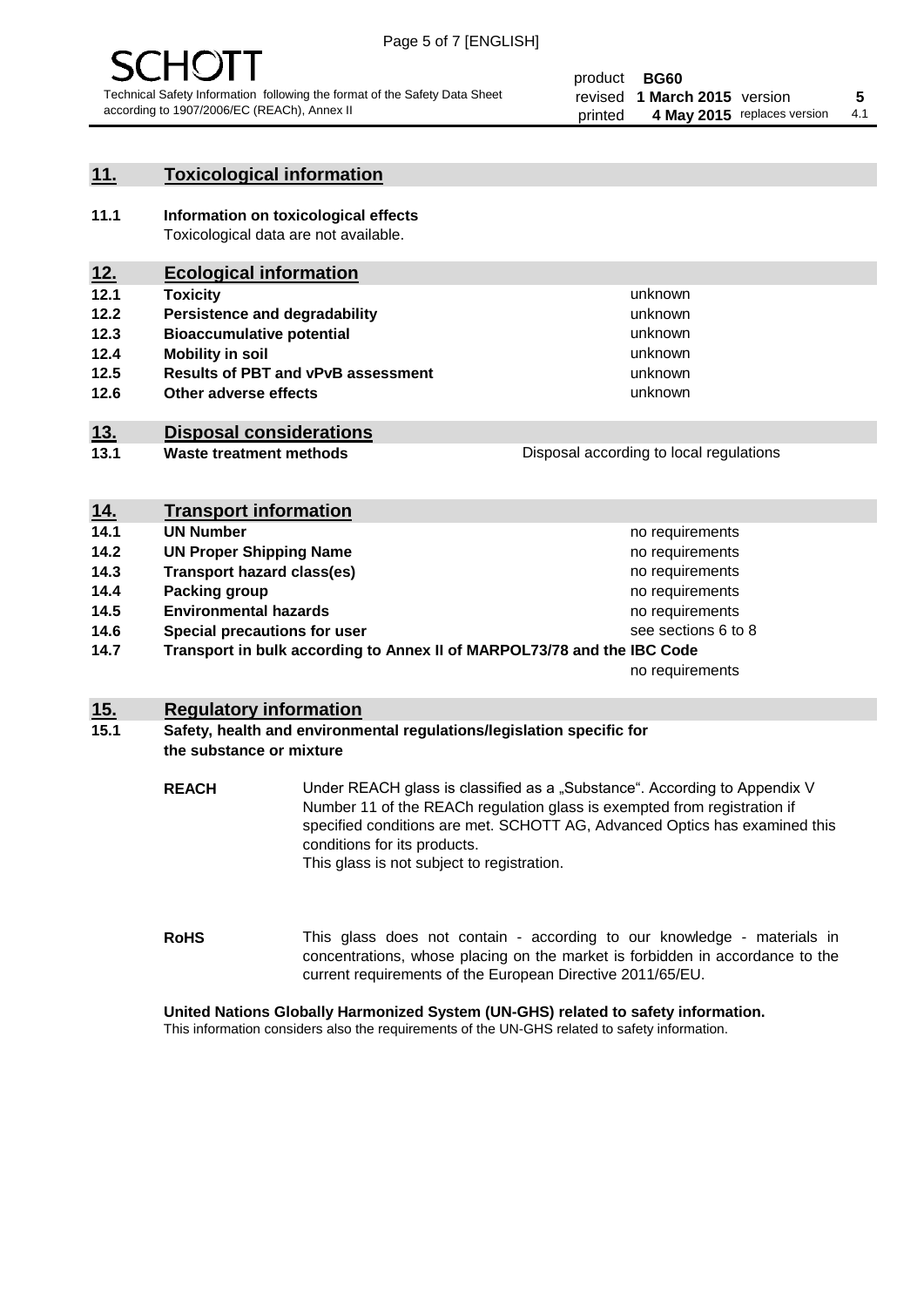# - JF

Technical Safety Information following the format of the Safety Data Sheet according to 1907/2006/EC (REACh), Annex II

#### product **BG60** revised **5 1 March 2015** version printed 4 May 2015 replaces version 4.1

#### **15.2 Chemical Safety Assessment**

A Chemical Safety Assessment has not been carried out.

#### **16. Other information**

#### **16.1 Composition of mixture according to raw materials, based on the oxides.**

| chemical          |               | proportion    | <b>SVHC (REACH)</b> | Reg.  | <b>OSHA</b>                                 | <b>ACGIH</b>                                | Carc. |
|-------------------|---------------|---------------|---------------------|-------|---------------------------------------------|---------------------------------------------|-------|
| name              | <b>CAS-No</b> | of weigth (%) | (Y/N)               | (Y/N) | <b>PEL</b>                                  | <b>TLV</b>                                  | (Y/N) |
| Aluminum Oxide    | 1344-28-1     | $1 - 10$      | No                  | Yes   | $15 \text{ mg/m}^3$                         | $10 \text{ ma/m}^3$                         | No    |
| Barium Oxide      | 1304-28-5     | $1 - 10$      | No                  | Yes   |                                             | $0.5 \text{ mg/m}^3$ 0.05 mg/m <sup>3</sup> | No    |
| Calcium Oxide     | 1305-78-8     | $10 - 20$     | No                  | Yes   | $5 \text{ mg/m}^3$                          | $2 \text{ ma/m}^3$                          | No    |
| Copper Oxide      | 1317-38-0     | $1 - 10$      | No                  | Yes   | 1 mg/m $3$                                  | 1 mg/m $3$                                  | No    |
| Fluorine          | 68188-85-2    | $1 - 10$      | No                  | Yes   | 2.5 mg/m <sup>3</sup> 2.5 mg/m <sup>3</sup> |                                             | No    |
| Potassium Oxide   | 12136-45-7    | $1 - 10$      | No                  | No    | N/A                                         | N/A                                         | No    |
| Magnesium Oxide   | 1309-48-4     | $1 - 10$      | No                  | Yes   | $10 \text{ mg/m}^3$                         | $10 \text{ mg/m}^3$                         | No    |
| Sodium Oxide      | 1313-59-3     | $1 - 10$      | No                  | No    | N/A                                         | N/A                                         | No    |
| Phosphorous Oxide | 1314-56-3     | $50 - 60$     | No                  | No    | N/A                                         | N/A                                         | No    |

**The classification and limiting values are valid for the raw materials, see section 3. Glass is not a substance of very high concern (SVHC).**

#### **Explanations to the data in the table**

| SVHC(REACH)        | The raw material is listed in the candidate list of the substances of very high<br>concern                                                                 |
|--------------------|------------------------------------------------------------------------------------------------------------------------------------------------------------|
| Reg.               | Regulated chemical substance per list OSHA Regulations (Standards - 29 CFR)<br>Subpart 1910.1000 Tables Z1 to Z3 Limits for Air Contaminants               |
| OSHA / PEL         | Permissible exposure limit – for chemical materials, issued by the OSHA                                                                                    |
| <b>ACGIH / TLV</b> | Threshold limit value - chemical substances classification by the ACGIH                                                                                    |
| <b>OSHA</b>        | Occupational Safety and Health Administration, an organization of the US.<br>Department of Labor (www.osha.gov).                                           |
| ACGIH              | American Conference of Governmental Industrial Hygienists (ACGIH), an<br>member-based organization that advances occupational and environmental<br>health. |
| Carc.              | Chemical substance classified as carcinogen                                                                                                                |